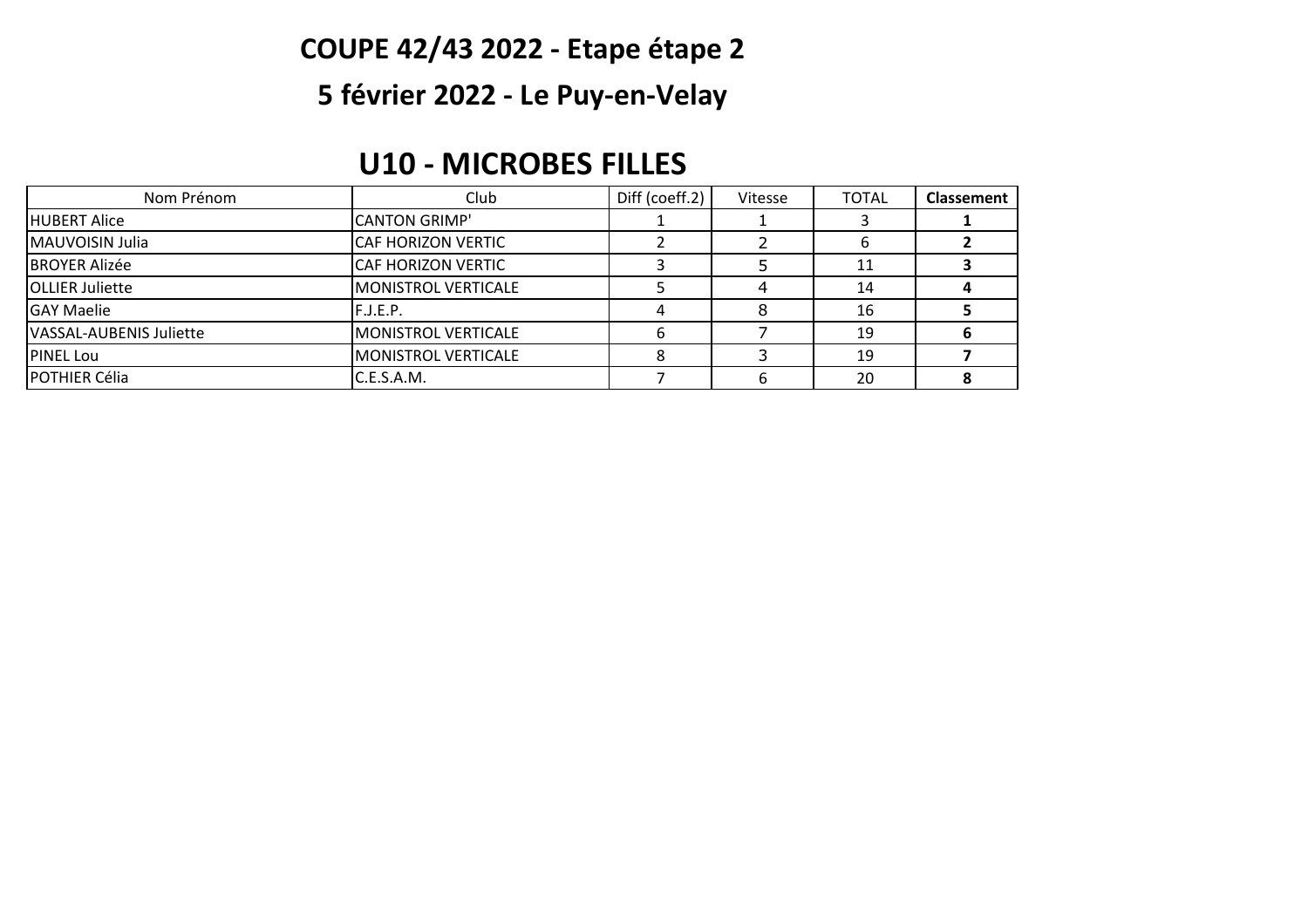### **U10 - MICROBES GARCONS**

| Nom Prénom                   | Club                           | Diff (coeff.2) | Vitesse | <b>TOTAL</b> | <b>Classement</b> |
|------------------------------|--------------------------------|----------------|---------|--------------|-------------------|
| <b>DUPUY Sacha</b>           | IC.A.F. HORIZON VERTICAL       |                |         |              |                   |
| <b>IPATIN Elian</b>          | C.A.F. HORIZON VERTICAL        |                |         |              |                   |
| TAILLEBOT Antoninn           | C.A.F. HORIZON VERTICAL        |                |         |              |                   |
| <b>IADMARD Lucas</b>         | <b>CANTON GRIMP'</b>           |                |         |              |                   |
| <b>CHAUVET Raphaël</b>       | <b>MONISTROL VERTICALE</b>     |                |         | 12           |                   |
| DI MARCO Paul                | <b>ESCAPILADE</b>              |                |         |              |                   |
| <b>BRUNA D'ANGELO Tahiel</b> | <b>C.A.F. HORIZON VERTICAL</b> |                |         | 21           |                   |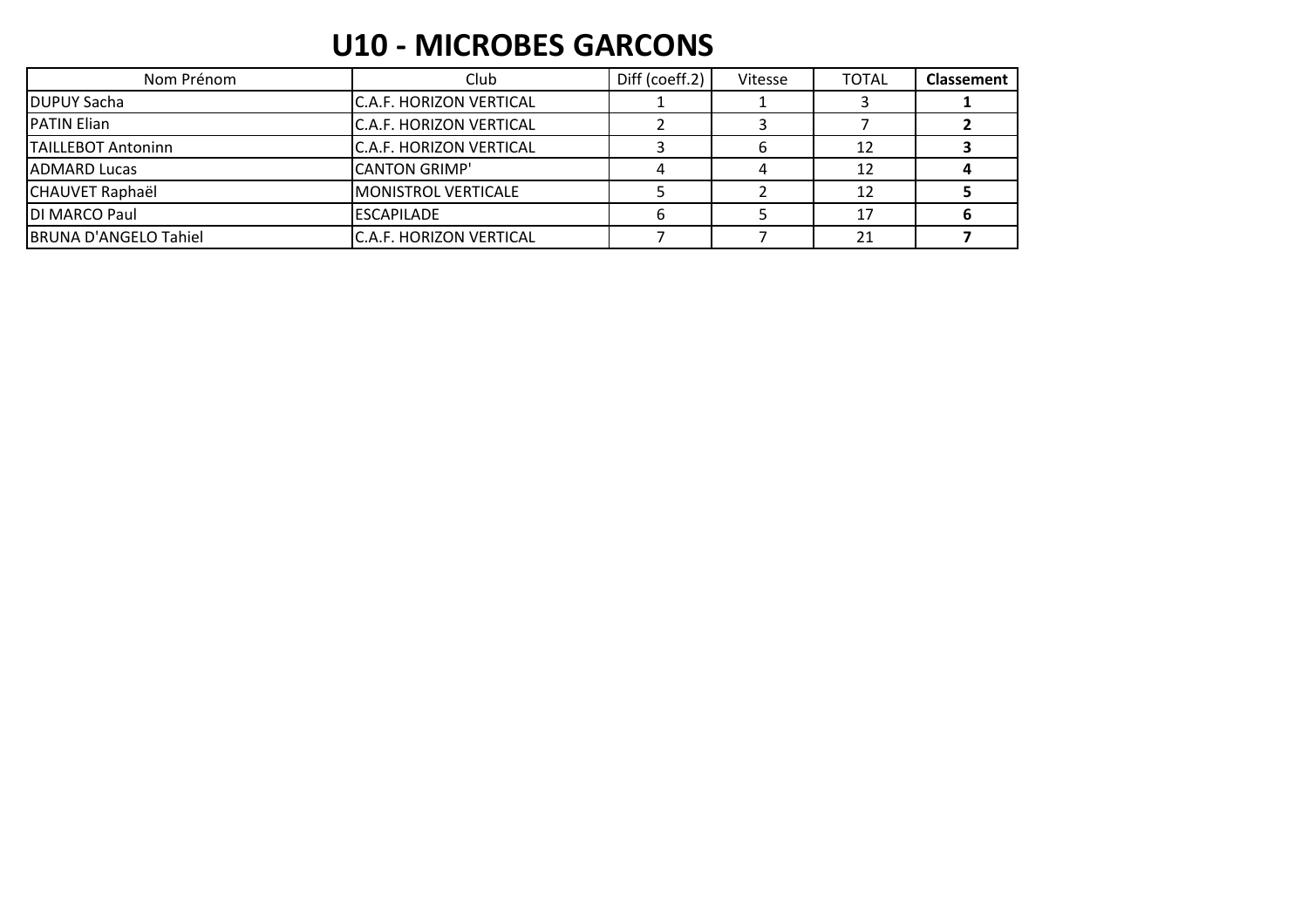### **U12 - POUSSIN FILLES**

| Nom Prénom                     | Club                           | Diff (coeff.2) | Vitesse        | <b>TOTAL</b>   | <b>Classement</b>       |
|--------------------------------|--------------------------------|----------------|----------------|----------------|-------------------------|
| <b>SOUVETON Leina</b>          | C.A.F. HORIZON VERTICAL        | $\mathbf{1}$   | $\mathbf{1}$   | 3              | $\mathbf{1}$            |
| <b>PANEK Soline</b>            | MONISTROL VERTICALE            | $\overline{2}$ | $\overline{2}$ | $\overline{6}$ | $\overline{2}$          |
| <b>MERCY Marlène</b>           | <b>C.A.F. HORIZON VERTICAL</b> | $\overline{3}$ | 5              | 11             | 3                       |
| <b>BOET Eline</b>              | <b>C.A.F. HORIZON VERTICAL</b> | 4              | $\overline{3}$ | 11             | $\overline{\mathbf{4}}$ |
| <b>LIENHARD METI</b>           | <b>C.A.F. HORIZON VERTICAL</b> | 5              | 4              | 14             | 5                       |
| <b>FOURNEL Clémence</b>        | C.A.F. HORIZON VERTICAL        | 6              | 8              | 20             | 6                       |
| <b>CALLET Baptistine</b>       | SAINT HEAND ESCALADE           | $\overline{7}$ | 13             | 27             | $\overline{ }$          |
| <b>BERNE Noemie</b>            | MONISTROL VERTICALE            | 8              | 12             | 28             | 8                       |
| <b>GERVAISE Garance</b>        | SAINT CHAM'ESCALADE            | 11             | 9              | 31             | 9                       |
| <b>MARCONNET Ysia</b>          | MONISTROL VERTICALE            | 13             | 6              | 32             | 10                      |
| <b>TARDY Anthéa</b>            | <b>CANTON GRIMP'</b>           | 9              | 15             | 33             | 11                      |
| <b>AUBERT Marie</b>            | MONISTROL VERTICALE            | 9              | 16             | 34             | 12                      |
| PEREIRA Alana                  | <b>C.A.F. HORIZON VERTICAL</b> | 12             | 11             | 35             | 13                      |
| <b>DUMAS Valentine</b>         | SAINT CHAM'ESCALADE            | 14             | $\overline{7}$ | 35             | 14                      |
| <b>POMEL Alana</b>             | SAINT CHAM'ESCALADE            | 16             | 14             | 46             | 15                      |
| <b>CHIPIER Célia</b>           | <b>VERTI'COISE</b>             | 17             | 17             | 51             | 16                      |
| <b>CHEMLI Maysa</b>            | F.J.E.P.                       | 15             | 22             | 52             | 17                      |
| <b>BREYSSE Lucile</b>          | <b>C.A.F. HORIZON VERTICAL</b> | 23             | 10             | 56             | 18                      |
| <b>FRAISSE Anna</b>            | SAINT CHAM'ESCALADE            | 18             | 21             | 57             | 19                      |
| <b>BASTARD Elisa</b>           | <b>C.A.F. HORIZON VERTICAL</b> | 19             | 20             | 58             | 20                      |
| <b>DE BENEDICTIS Ambre</b>     | <b>C.A.F. HORIZON VERTICAL</b> | 21             | 18             | 60             | 21                      |
| <b>EXBRAYAT Lucie</b>          | <b>C.A.F. HORIZON VERTICAL</b> | 20             | 27             | 67             | 22                      |
| <b>BROYER Luna</b>             | <b>C.A.F. HORIZON VERTICAL</b> | 25             | 19             | 69             | 23                      |
| <b>DURANTON-CHANDY Margaux</b> | F.J.E.P.                       | 22             | 26             | 70             | 24                      |
| LE SAUDER Lola                 | C.E.S.A.M.                     | 24             | 28             | 76             | 25                      |
| <b>FAMILIARE Alexine</b>       | MONISTROL VERTICALE            | 27             | 23             | 77             | 26                      |
| <b>SIUTKOWSKI Elina</b>        | <b>C.A.F. HORIZON VERTICAL</b> | 28             | 24             | 80             | 27                      |
| <b>CROZE Juliette</b>          | <b>C.A.F. HORIZON VERTICAL</b> | 26             | 29             | 81             | 28                      |
| <b>CORON Aude</b>              | <b>C.A.F. HORIZON VERTICAL</b> | 29             | 25             | 83             | 29                      |
| <b>MIALON Lilou</b>            | <b>C.A.F. HORIZON VERTICAL</b> | 30             | 30             | 90             | 30                      |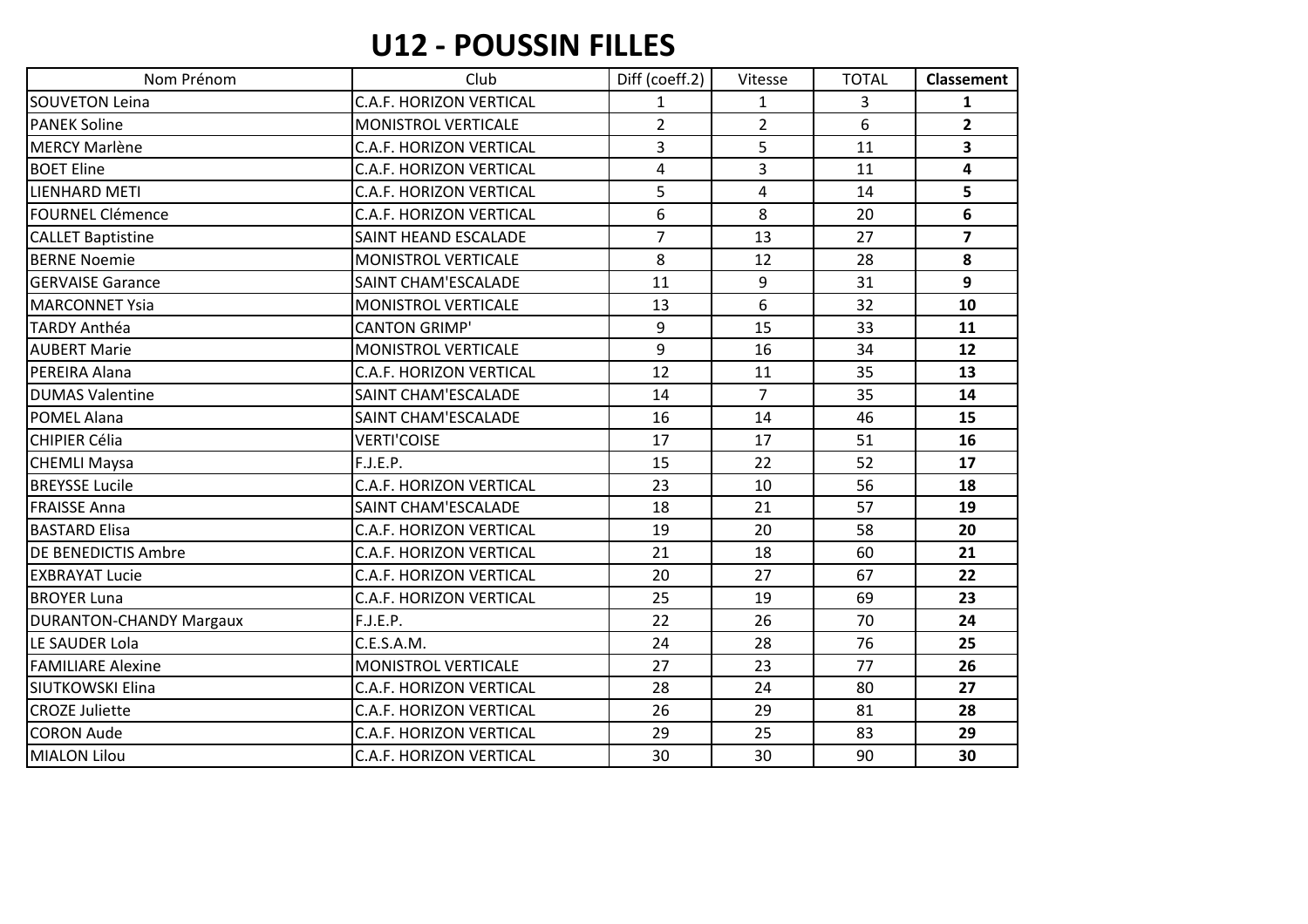### **U12 - POUSSINS GARCONS**

| Nom Prénom                 | Club                           | Diff (coeff.2) | Vitesse        | <b>TOTAL</b> | <b>Classement</b>       |
|----------------------------|--------------------------------|----------------|----------------|--------------|-------------------------|
| <b>MESSAGER Fantin</b>     | <b>C.A.F. HORIZON VERTICAL</b> | 1              | 1              | 3            | 1                       |
| RODRIGUES D ALMEIDA Alexis | C.A.F. HORIZON VERTICAL        | $\mathbf{1}$   | $\overline{2}$ | 4            | $\overline{2}$          |
| <b>MOYON Alexis</b>        | C.A.F. HORIZON VERTICAL        | $\mathbf{1}$   | $\overline{3}$ | 5            | 3                       |
| <b>ROCHET Noé</b>          | MONISTROL VERTICALE            | 4              | 9              | 17           | 4                       |
| <b>VASSOILLE Julian</b>    | SAINT CHAM'ESCALADE            | 5              | 8              | 18           | 5                       |
| LAMBERT Tom                | MONISTROL VERTICALE            | 6              | 6              | 18           | 6                       |
| <b>BERNARD Maxime</b>      | C.A.F. HORIZON VERTICAL        | $\overline{7}$ | $\overline{7}$ | 21           | $\overline{\mathbf{z}}$ |
| VERICEL Matheo             | <b>CLUB LEO SAINT ETIENNE</b>  | 10             | 5              | 25           | 8                       |
| <b>DURANTON Yann</b>       | SAINT CHAM'ESCALADE            | 8              | 10             | 26           | 9                       |
| PERCHOT Paul-timothée      | F.J.E.P.                       | 12             | 4              | 28           | 10                      |
| <b>MASSON Louis</b>        | C.A.F. HORIZON VERTICAL        | 9              | 11             | 29           | 11                      |
| <b>CASTEL Eliot</b>        | CIMES ET ROCS A.L. FAYOL GAFFA | 11             | 12             | 34           | 12                      |
| <b>PETAVY Yanis</b>        | MONISTROL VERTICALE            | 13             | 13             | 39           | 13                      |
| <b>LACHAT Robin</b>        | <b>C.A.F. HORIZON VERTICAL</b> | 14             | 15             | 43           | 14                      |
| <b>POILANE Younes</b>      | C.E.S.A.M.                     | 15             | 16             | 46           | 15                      |
| <b>RICCO Mathys</b>        | C.E.S.A.M.                     | 18             | 14             | 50           | 16                      |
| <b>VALEAU Noé</b>          | C.A.F. HORIZON VERTICAL        | 16             | 19             | 51           | 17                      |
| <b>GILBERT Adrien</b>      | C.A.F. HORIZON VERTICAL        | 17             | 20             | 54           | 18                      |
| <b>RODIER Baptiste</b>     | SAINT CHAM'ESCALADE            | 19             | 18             | 56           | 19                      |
| <b>ROMEYER Mahé</b>        | MONISTROL VERTICALE            | 20             | 17             | 57           | 20                      |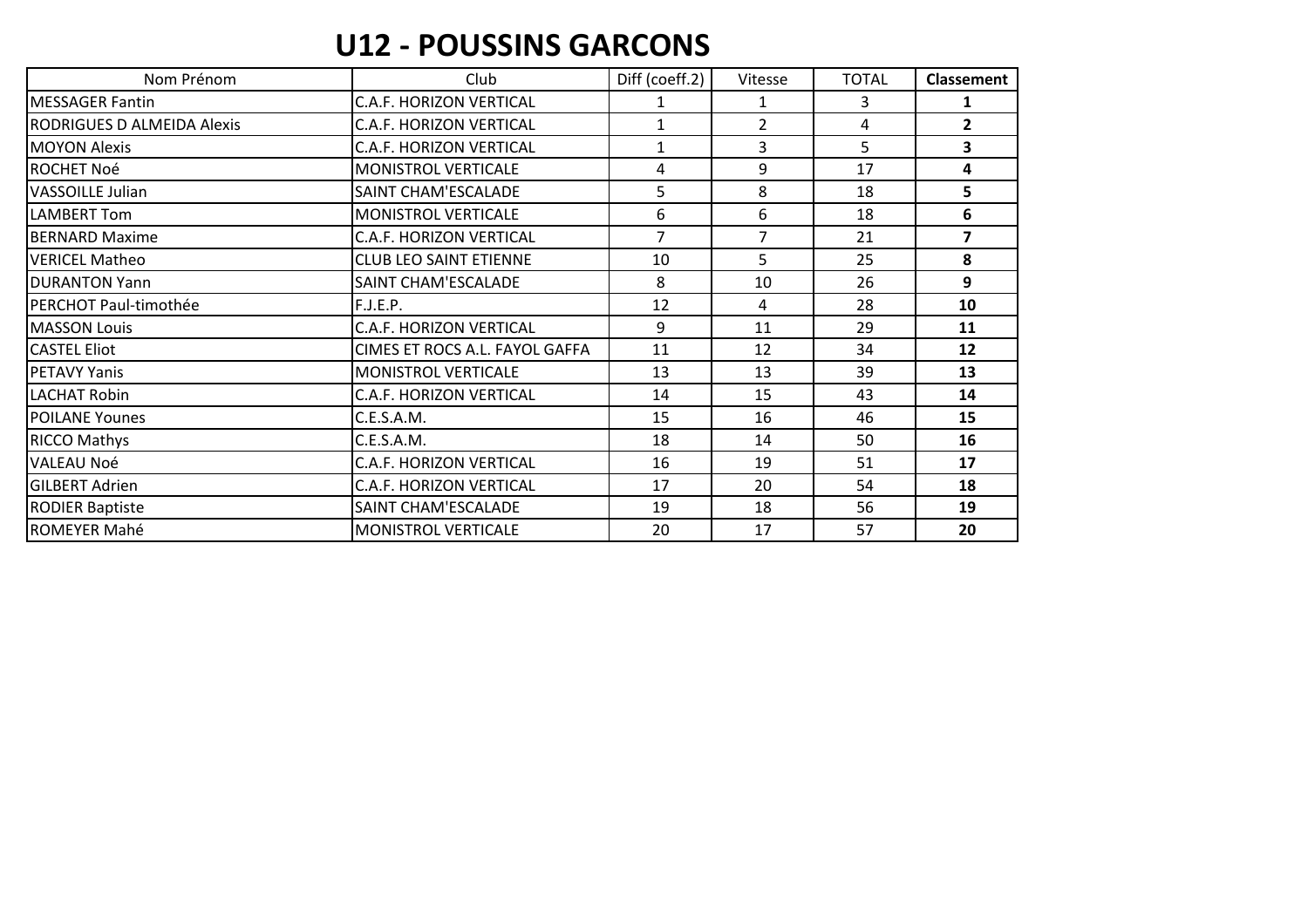## **U14 - BENJAMINS FILLES**

| Nom Prénom             | Club                           | Diff (coeff.2) | Vitesse | <b>TOTAL</b> | <b>Classement</b> |
|------------------------|--------------------------------|----------------|---------|--------------|-------------------|
| <b>PANEK Sasha</b>     | MONISTROL VERTICALE            |                |         |              |                   |
| <b>BRUYERE Sarah</b>   | C.E.S.A.M.                     |                |         |              |                   |
| <b>SOUCAZE Elise</b>   | C.E.S.A.M.                     |                |         |              |                   |
| <b>GEORJON Candice</b> | <b>CLUB LEO SAINT ETIENNE</b>  |                |         | 12           |                   |
| <b>DUPUY Orane</b>     | C.A.F. HORIZON VERTICAL        |                |         | 12           |                   |
| <b>FOURNIER Lison</b>  | <b>CLUB LEO SAINT ETIENNE</b>  |                |         | 17           |                   |
| <b>CALLET Blanche</b>  | SAINT HEAND ESCALADE           |                |         | 21           |                   |
| <b>BESSET Alicia</b>   | CIMES ET ROCS A.L. FAYOL GAFFA |                |         | 25           |                   |
| <b>BESSET Celia</b>    | CIMES ET ROCS A.L. FAYOL GAFFA | q              |         | 26           | $\Omega$          |